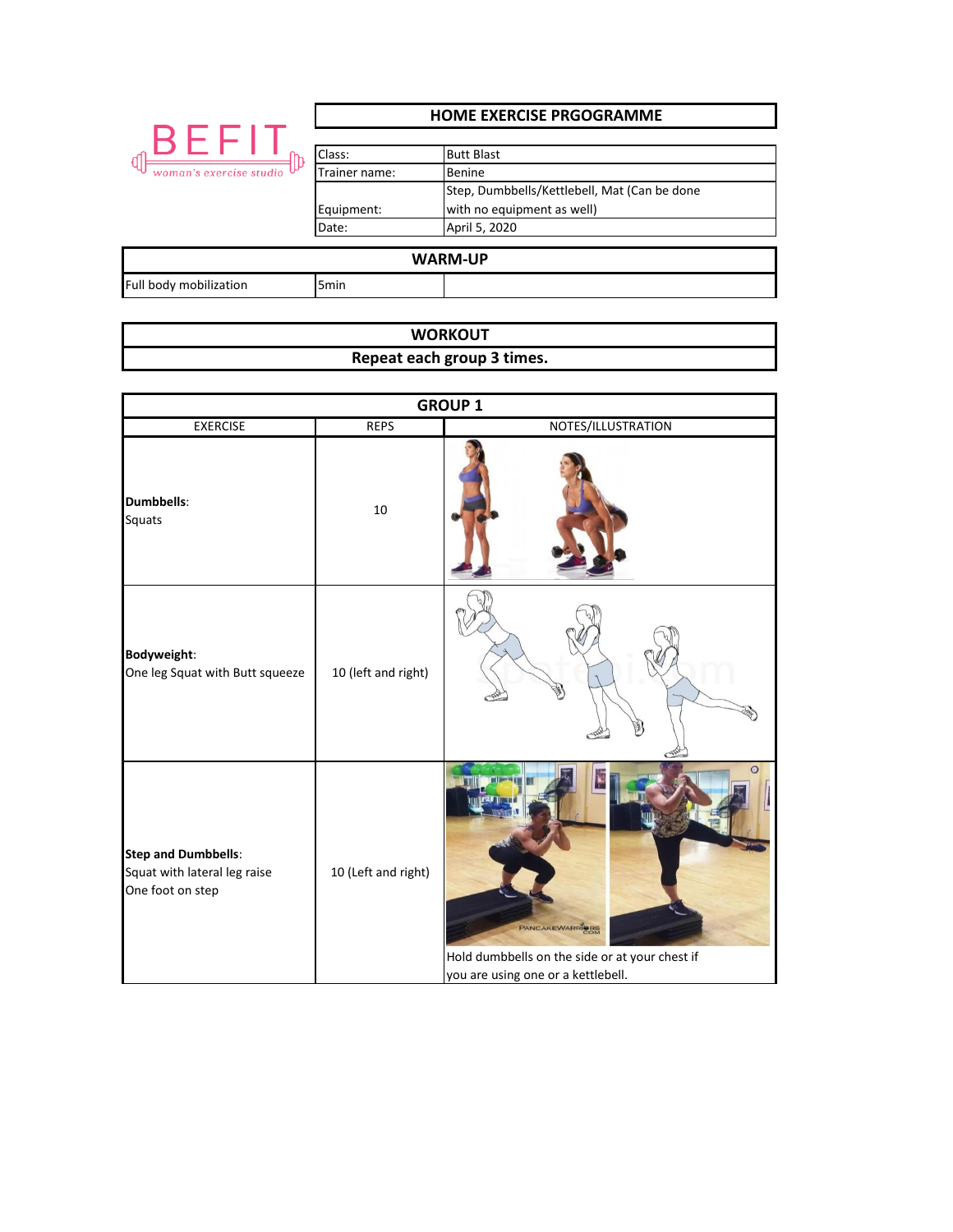| Cardio Legs:<br>Squat Jumps | $10\,$ |  |
|-----------------------------|--------|--|
| Mat:<br>Reverse Hip Bridge  | $10\,$ |  |

| <b>GROUP 2</b>                            |                              |                    |  |
|-------------------------------------------|------------------------------|--------------------|--|
| <b>EXERCISE</b>                           | <b>REPS</b>                  | NOTES/ILLUSTRATION |  |
| <b>Dumbbells:</b><br>Sumo Squat           | $10\,$                       |                    |  |
| Bodyweight:<br>Reach and squeeze leg back | $20\,$<br>(alternating legs) |                    |  |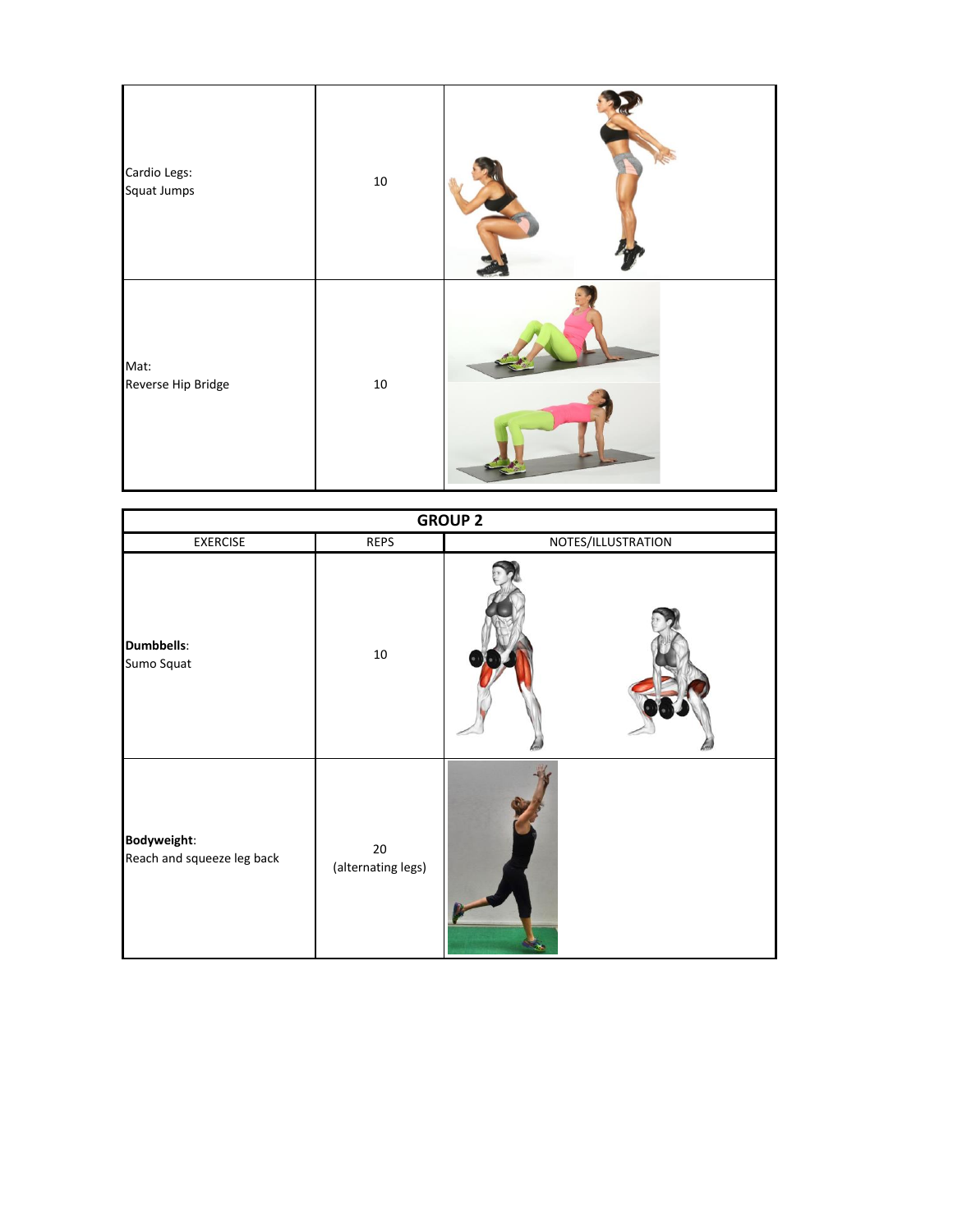| <b>Step and Dumbbells:</b><br>Low deadlifts | $10\,$                                                                                               | Start and end position is standing straight.         |
|---------------------------------------------|------------------------------------------------------------------------------------------------------|------------------------------------------------------|
| <b>Cardio Legs:</b><br>Sqaut Jacks          | 10                                                                                                   | Jump legs open and close while in squat<br>position. |
| Mat:<br>Hip lifts                           | 10 - Up/down<br>10 - pulses<br>10 - open knees while<br>going half way down<br>then up closing knees |                                                      |

| <b>GROUP 3</b>                    |      |                    |
|-----------------------------------|------|--------------------|
| <b>EXERCISE</b>                   | REPS | NOTES/ILLUSTRATION |
| <b>Dumbbells:</b><br>Goblet Squat | 10   |                    |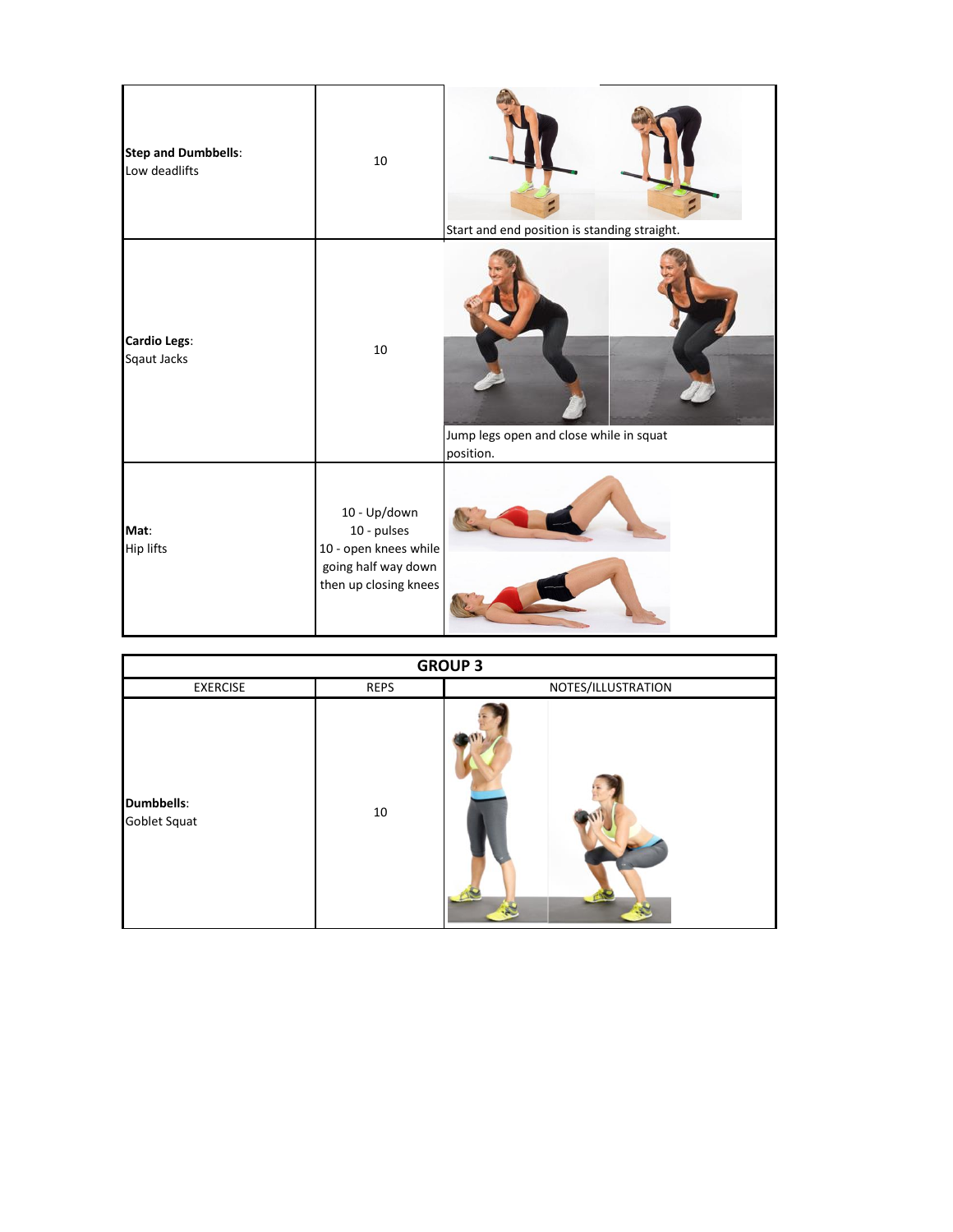